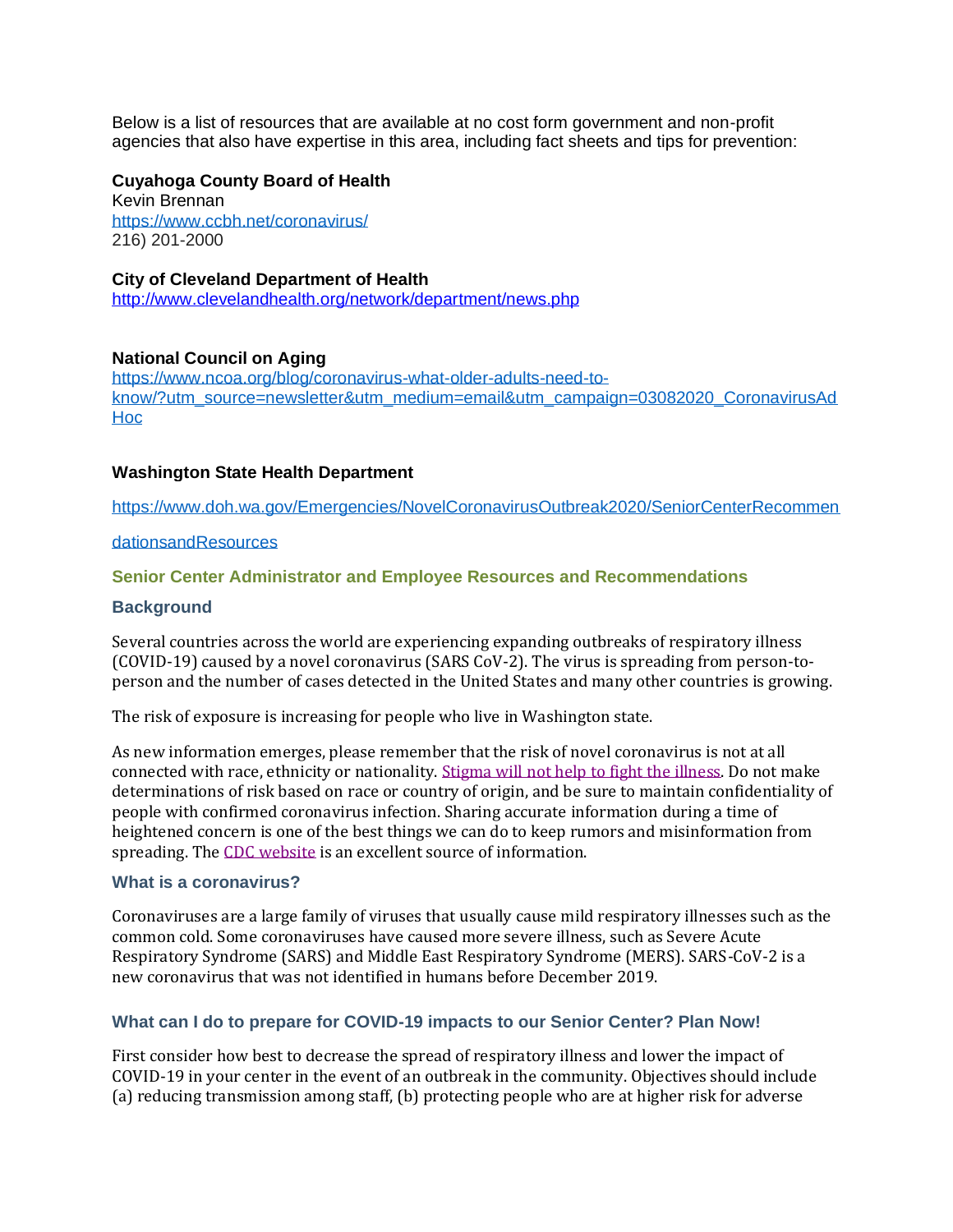health complications, (c) maintaining business operations if indicated, and (d) minimizing effects on other senior support agencies.

- **Impact of the spread of disease in the community:** Seniors and some employees may be at higher risk for adverse health complications if they contact this virus. It may be recommended that they stay away from public places and gatherings to protect their health. Some seniors may rely on the center for food, warmth and socialization. Closing your doors will have a severe impact on these vulnerable individuals and your staff.
- **Prepare for possible increased numbers of absences** due to illness in employees and their family members, dismissals of early childhood programs and K-12 schools due to high levels of absenteeism or illness. (Refer to the CDC's [guidance](https://www.cdc.gov/coronavirus/2019-ncov/specific-groups/guidance-business-response.html) for Business planning for the coronavirus):
- **Administrators** with more than one center location are encouraged to provide local managers with the authority to take appropriate actions outlined in their response plan based on the condition in each locality.

# **What can I do to prevent COVID-19 illnesses at the Senior Center? Implement the**

# **Following Strategies Now!**

- **Actively encourage sick employees to stay home and send sick employees home immediately:**
- $\circ$  Ensure that your sick leave policies are flexible and consistent with public health guidance and that employees are aware of these policies. Allow for employees to stay home to care for a sick family member.
- $\circ$  Do not require a healthcare provider's note for employees who are sick with acute respiratory illness to validate their illness or to return to work, as healthcare providers may be extremely busy and not able to provide such documentation in a timely way.
- **Emphasize respiratory etiquette and hand hygiene by everyone**
- o Place posters that encourage [staying](https://www.cdc.gov/nonpharmaceutical-interventions/tools-resources/educational-materials.html) home when sick, cough and sneeze [etiquette,](https://www.cdc.gov/healthywater/hygiene/etiquette/coughing_sneezing.html) and [hand](https://www.cdc.gov/handwashing/materials.html) [hygiene](https://www.cdc.gov/handwashing/materials.html) at the entrance to your center and in other areas where they are likely to be seen.
- o Provide tissues and no-touch disposal receptacles.
- $\circ$  Ask everyone to clean their hands often with an alcohol-based hand sanitizer that contains at least 60-95% alcohol, or wash their hands with soap and water for at least 20 seconds. **Soap and water should be used preferentially if hands are visibly dirty.**
- $\circ$  Provide assistance to individuals who may have difficulty washing hands or using a hand rub.
- $\circ$  Advise everyone to avoid touching their eyes, nose, and mouth with unwashed hands. Provide soap and water and alcohol-based hand rubs in the center. Ensure that adequate supplies are maintained. Place hand rubs in multiple locations to encourage hand hygiene.
- **Perform routine environmental cleaning:** (for more information, refer to CDC [website](https://www.cdc.gov/coronavirus/2019-ncov/specific-groups/guidance-business-response.html?CDC_AA_refVal=https%3A%2F%2Fwww.cdc.gov%2Fcoronavirus%2F2019-ncov%2Fguidance-business-response.html) for businesses)
- $\circ$  Routinely clean all frequently touched surfaces in the center such as exercise equipment, computers, countertops, and doorknobs. Use the cleaning agents that are usually used in these areas and follow the directions on the label.
- $\circ$  No additional disinfection beyond routine cleaning is recommended at this time.
- $\circ$  Provide disposable wipes so that commonly used surfaces (for example, doorknobs, keyboards, remote controls, desks) can be wiped down by employees before each use

**Involve your Administrative staff to assist Seniors (who have been recommended to stay** 

## **home during community transmission of COVID-19) to access other resources:**

• **Food & other supplies:** Individuals may need help accessing food/supplies if they are not able to shop for themselves. Meals on Wheels, food banks or store deliveries may need to be